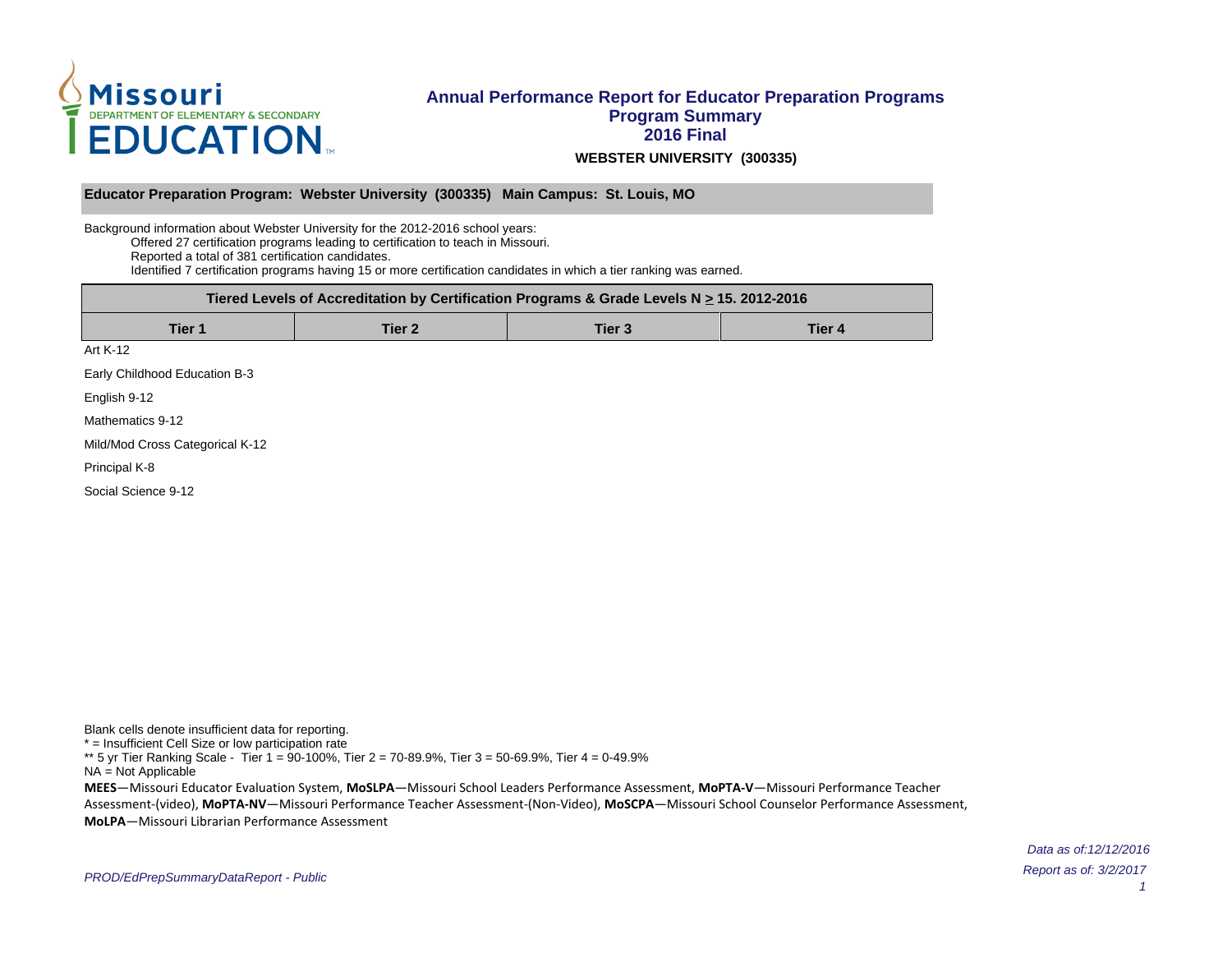

### **Annual Performance Report for Educator Preparation Programs Program Summary 2016 Final WEBSTER UNIVERSITY (300335)**

 **Indicator 1.1: Certification Assessment Pass Rate Indicator 1.2: Content / Program GPA Certification Program** 2012 2013 2014 2015 2016 **Status Points Earned** 2012 2013 2014 2015 2016 Accumulated Status Content GPA **Points Earned Administrator** PRINCIPAL 5-9 % \* \* \* \* \* **\* \*** 3.9 3.9 **\*** Numerator **a i i i i i i i i i** Denominator **\*** \* \* \* \* \* \* \* PRINCIPAL 7-12 % \* \* \* \* \* **\* \*** 3.8 3.8 4.0 3.9 **\*** Numerator \* \* \* \* \* **\*** Denominator **\*** \* \* \* \* \* \* \* PRINCIPAL K-8 % \* \* 100% \* 100% **100% 20** 3.8 3.9 3.8 4.0 3.9 **20** Numerator  $\vert$  \*  $\vert$  \* 8 \* 8 20 Denominator \* \* 8 \* 8 **20** SPECIAL EDUCATION ADMINISTRAT K-12 % \* \* \* \* \* **\* \*** 4.0 3.8 4.0 3.9 **\*** Numerator **a \* \* \* \* \* \* \* \*** Denominator **\*** \* \* \* \* \* \* \* **Early Childhood Education**

Blank cells denote insufficient data for reporting.

\* = Insufficient Cell Size or low participation rate

\*\* 5 yr Tier Ranking Scale - Tier 1 = 90-100%, Tier 2 = 70-89.9%, Tier 3 = 50-69.9%, Tier 4 = 0-49.9%

NA = Not Applicable

**MEES**-Missouri Educator Evaluation System, MoSLPA-Missouri School Leaders Performance Assessment, MoPTA-V-Missouri Performance Teacher

Assessment-(video), MoPTA-NV-Missouri Performance Teacher Assessment-(Non-Video), MoSCPA-Missouri School Counselor Performance Assessment,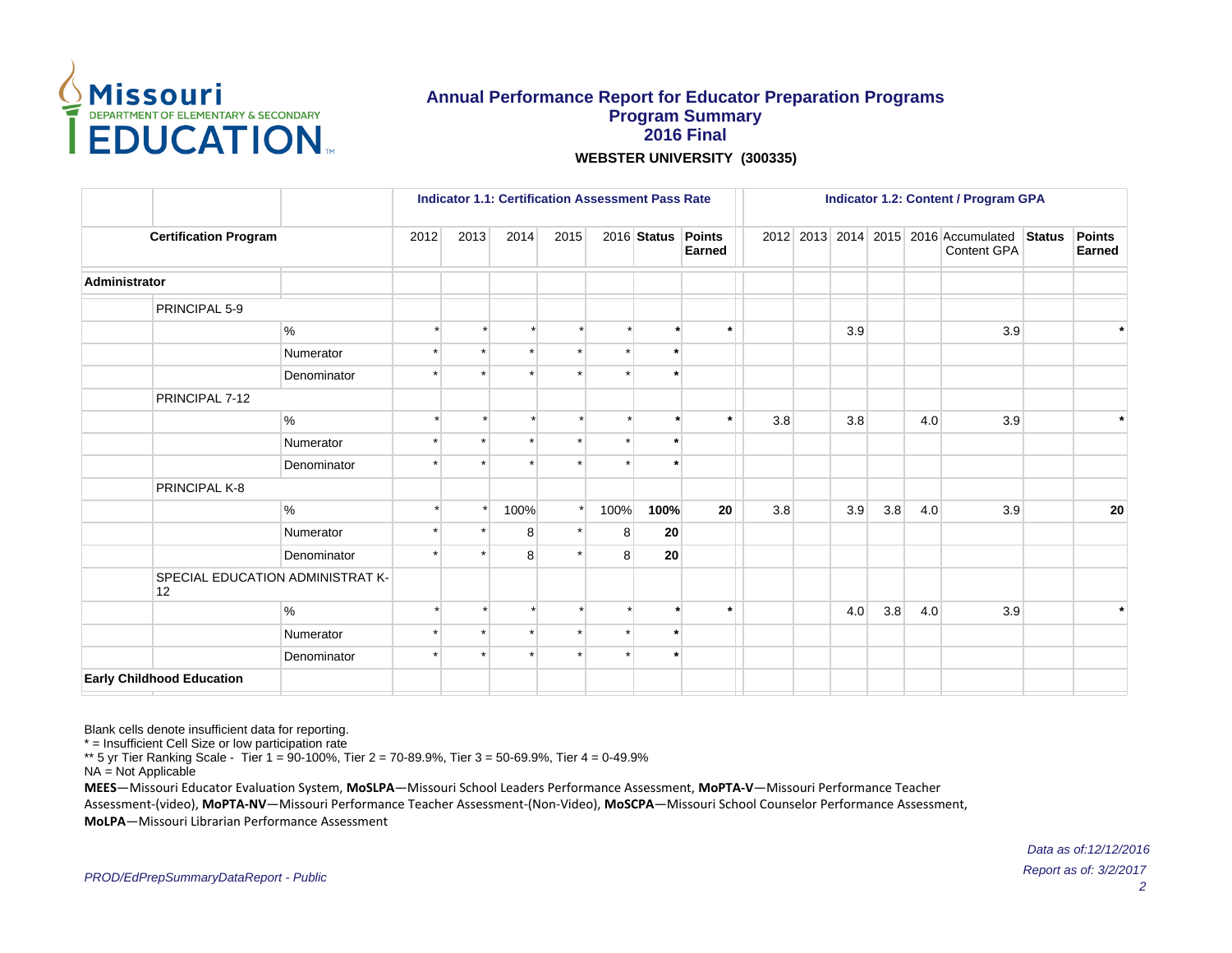

**WEBSTER UNIVERSITY (300335)**

|             |                                 |             |         | <b>Indicator 1.1: Certification Assessment Pass Rate</b> |          |      |         |             |                                | <b>Indicator 1.2: Content / Program GPA</b> |     |     |     |     |                                                            |  |                                |
|-------------|---------------------------------|-------------|---------|----------------------------------------------------------|----------|------|---------|-------------|--------------------------------|---------------------------------------------|-----|-----|-----|-----|------------------------------------------------------------|--|--------------------------------|
|             | <b>Certification Program</b>    |             | 2012    | 2013                                                     | 2014     | 2015 |         | 2016 Status | <b>Points</b><br><b>Earned</b> |                                             |     |     |     |     | 2012 2013 2014 2015 2016 Accumulated Status<br>Content GPA |  | <b>Points</b><br><b>Earned</b> |
|             | EARLY CHILDHOOD EDUCATION B-3   |             |         |                                                          |          |      |         |             |                                |                                             |     |     |     |     |                                                            |  |                                |
|             |                                 | %           | 100%    | 100%                                                     | 100%     | 100% | 100%    | 100%        | 20                             |                                             |     |     |     |     | n/a                                                        |  | n/a                            |
|             |                                 | Numerator   | 12      | 11                                                       | 14       | 10   | 8       | 55          |                                |                                             |     |     |     |     |                                                            |  |                                |
|             |                                 | Denominator | 12      | 11                                                       | 14       | 10   | 8       | 55          |                                |                                             |     |     |     |     |                                                            |  |                                |
|             | <b>Elementary Education</b>     |             |         |                                                          |          |      |         |             |                                |                                             |     |     |     |     |                                                            |  |                                |
|             | <b>ELEMENTARY EDUCATION 1-6</b> |             |         |                                                          |          |      |         |             |                                |                                             |     |     |     |     |                                                            |  |                                |
|             |                                 | %           | 95.5%   | 100%                                                     | 94.7%    |      | $\star$ | 95.7%       | 20                             |                                             |     |     |     |     | n/a                                                        |  | n/a                            |
|             |                                 | Numerator   | 21      | 12                                                       | 18       |      |         | 66          |                                |                                             |     |     |     |     |                                                            |  |                                |
|             |                                 | Denominator | 22      | 12                                                       | 19       |      |         | 69          |                                |                                             |     |     |     |     |                                                            |  |                                |
| Grades K-12 |                                 |             |         |                                                          |          |      |         |             |                                |                                             |     |     |     |     |                                                            |  |                                |
|             | <b>ART K-12</b>                 |             |         |                                                          |          |      |         |             |                                |                                             |     |     |     |     |                                                            |  |                                |
|             |                                 | $\%$        | 88.9%   |                                                          | $\star$  |      |         | 89.5%       | 16                             | 3.5                                         | 3.8 | 3.6 | 3.6 | 3.8 | 3.6                                                        |  | 20                             |
|             |                                 | Numerator   | 8       |                                                          | $\star$  |      |         | 17          |                                |                                             |     |     |     |     |                                                            |  |                                |
|             |                                 | Denominator | 9       |                                                          | $\star$  |      |         | 19          |                                |                                             |     |     |     |     |                                                            |  |                                |
|             | FRENCH K-12                     |             |         |                                                          |          |      |         |             |                                |                                             |     |     |     |     |                                                            |  |                                |
|             |                                 | %           |         |                                                          | $\star$  |      |         |             | $\star$                        | 3.5                                         | 3.7 |     |     | 3.8 | 3.7                                                        |  | $\star$                        |
|             |                                 | Numerator   | $\star$ |                                                          | $^\star$ |      |         |             |                                |                                             |     |     |     |     |                                                            |  |                                |
|             |                                 | Denominator | $\star$ |                                                          | $\star$  |      |         |             |                                |                                             |     |     |     |     |                                                            |  |                                |
|             | <b>GERMAN K-12</b>              |             |         |                                                          |          |      |         |             |                                |                                             |     |     |     |     |                                                            |  |                                |

Blank cells denote insufficient data for reporting.

\* = Insufficient Cell Size or low participation rate

\*\* 5 yr Tier Ranking Scale - Tier 1 = 90-100%, Tier 2 = 70-89.9%, Tier 3 = 50-69.9%, Tier 4 = 0-49.9%

NA = Not Applicable

**MEES**-Missouri Educator Evaluation System, MoSLPA-Missouri School Leaders Performance Assessment, MoPTA-V-Missouri Performance Teacher

Assessment-(video), MoPTA-NV-Missouri Performance Teacher Assessment-(Non-Video), MoSCPA-Missouri School Counselor Performance Assessment,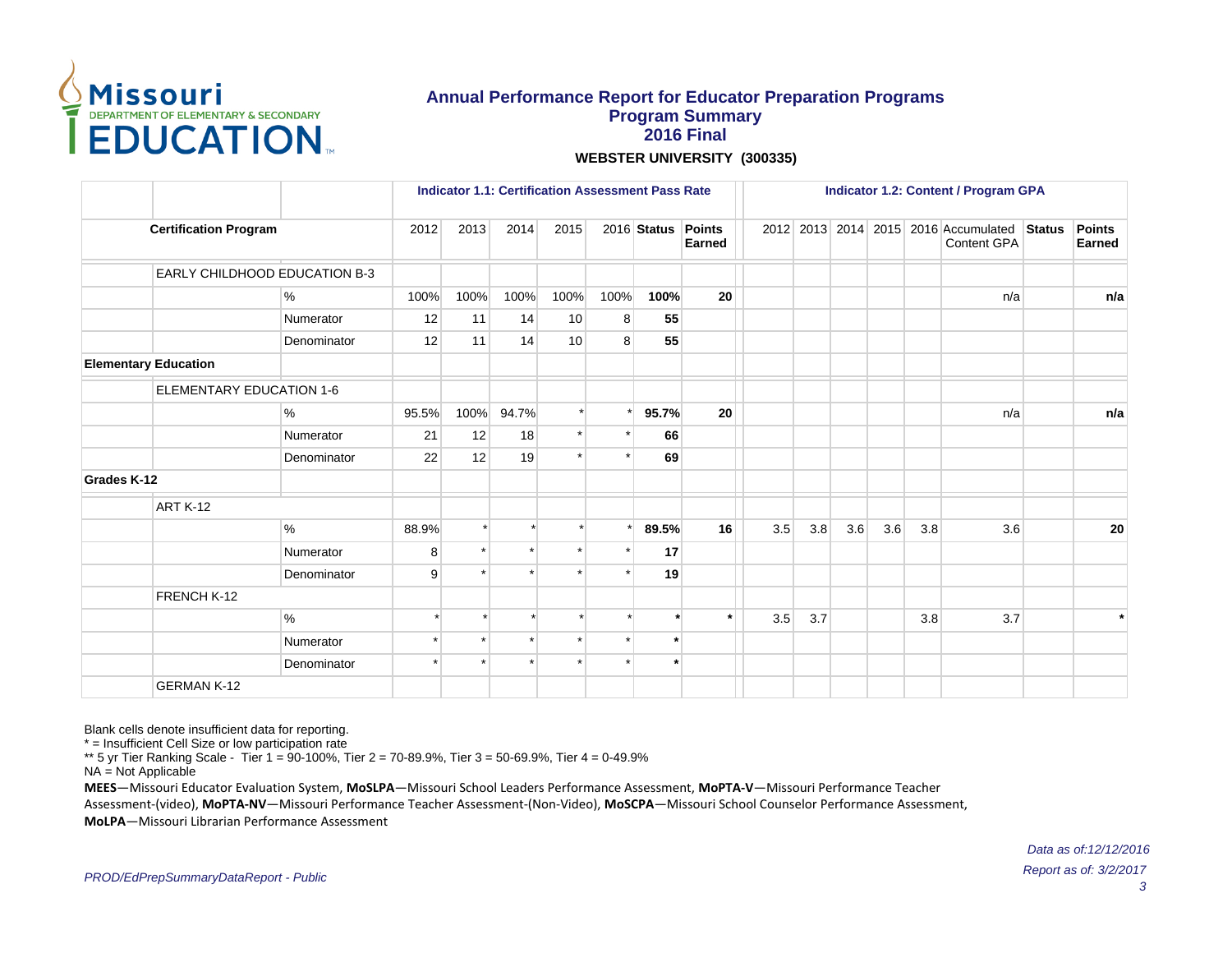

**WEBSTER UNIVERSITY (300335)**

|                                |             |         | <b>Indicator 1.1: Certification Assessment Pass Rate</b> |         |      |  |                    |         | <b>Indicator 1.2: Content / Program GPA</b> |     |     |     |     |                                                            |  |                                |
|--------------------------------|-------------|---------|----------------------------------------------------------|---------|------|--|--------------------|---------|---------------------------------------------|-----|-----|-----|-----|------------------------------------------------------------|--|--------------------------------|
| <b>Certification Program</b>   |             | 2012    | 2013                                                     | 2014    | 2015 |  | 2016 Status Points | Earned  |                                             |     |     |     |     | 2012 2013 2014 2015 2016 Accumulated Status<br>Content GPA |  | <b>Points</b><br><b>Earned</b> |
|                                | $\%$        |         |                                                          |         |      |  |                    | $\star$ | 4.0                                         |     |     |     |     | 4.0                                                        |  | $\star$                        |
|                                | Numerator   |         |                                                          | $\star$ |      |  | $\star$            |         |                                             |     |     |     |     |                                                            |  |                                |
|                                | Denominator | $\star$ |                                                          |         |      |  |                    |         |                                             |     |     |     |     |                                                            |  |                                |
| MUSIC - INSTRUMENTAL K-12      |             |         |                                                          |         |      |  |                    |         |                                             |     |     |     |     |                                                            |  |                                |
|                                | %           |         |                                                          |         |      |  | 100%               | $\star$ | 3.5                                         | 3.6 | 3.7 | 3.7 | 3.8 | 3.6                                                        |  | $\star$                        |
|                                | Numerator   |         |                                                          |         |      |  | 12                 |         |                                             |     |     |     |     |                                                            |  |                                |
|                                | Denominator |         |                                                          |         |      |  | 12                 |         |                                             |     |     |     |     |                                                            |  |                                |
| MUSIC - VOCAL K-12             |             |         |                                                          |         |      |  |                    |         |                                             |     |     |     |     |                                                            |  |                                |
|                                | %           |         |                                                          |         |      |  | 90.0%              | $\star$ |                                             | 3.8 | 3.3 | 3.4 | 4.0 | 3.7                                                        |  |                                |
|                                | Numerator   |         |                                                          | $\star$ |      |  | 9                  |         |                                             |     |     |     |     |                                                            |  |                                |
|                                | Denominator |         |                                                          |         |      |  | 10                 |         |                                             |     |     |     |     |                                                            |  |                                |
| SPANISH K-12                   |             |         |                                                          |         |      |  |                    |         |                                             |     |     |     |     |                                                            |  |                                |
|                                | $\%$        |         |                                                          | 100%    |      |  |                    | $\star$ |                                             | 3.7 | 3.8 | 3.9 | 3.5 | 3.7                                                        |  | $\ast$                         |
|                                | Numerator   |         |                                                          | 5       |      |  | $\star$            |         |                                             |     |     |     |     |                                                            |  |                                |
|                                | Denominator |         |                                                          | 5       |      |  |                    |         |                                             |     |     |     |     |                                                            |  |                                |
| <b>Middle School Education</b> |             |         |                                                          |         |      |  |                    |         |                                             |     |     |     |     |                                                            |  |                                |
| <b>GENERAL SCIENCE 5-9</b>     |             |         |                                                          |         |      |  |                    |         |                                             |     |     |     |     |                                                            |  |                                |
|                                | %           |         |                                                          |         |      |  |                    | $\star$ | 3.6                                         | 3.7 | 3.0 | 3.3 | 3.5 | 3.4                                                        |  | $\ast$                         |
|                                | Numerator   | $\star$ | $\star$                                                  |         |      |  |                    |         |                                             |     |     |     |     |                                                            |  |                                |

Blank cells denote insufficient data for reporting.

\* = Insufficient Cell Size or low participation rate

\*\* 5 yr Tier Ranking Scale - Tier 1 = 90-100%, Tier 2 = 70-89.9%, Tier 3 = 50-69.9%, Tier 4 = 0-49.9%

NA = Not Applicable

**MEES**-Missouri Educator Evaluation System, MoSLPA-Missouri School Leaders Performance Assessment, MoPTA-V-Missouri Performance Teacher Assessment-(video), MoPTA-NV-Missouri Performance Teacher Assessment-(Non-Video), MoSCPA-Missouri School Counselor Performance Assessment,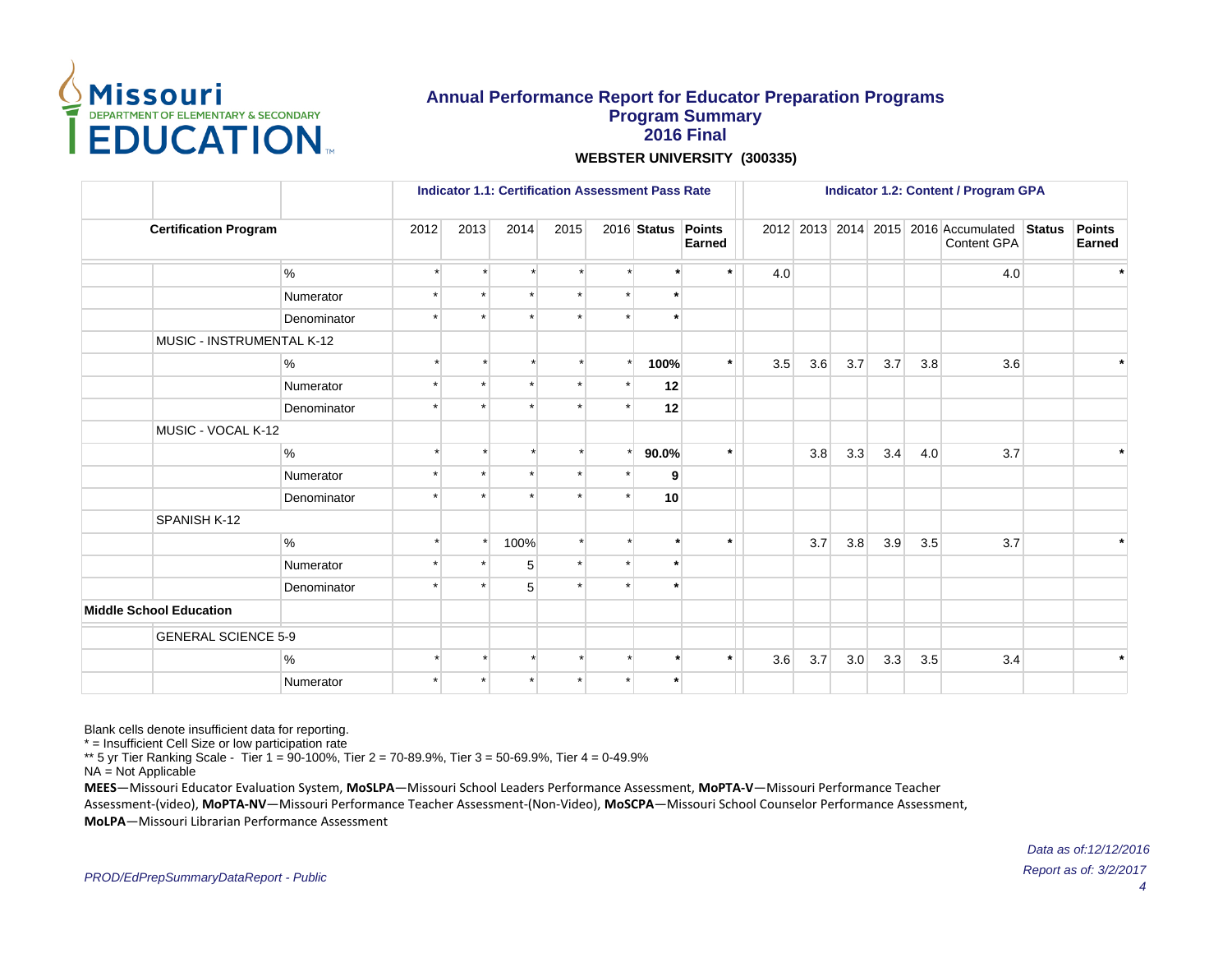

**WEBSTER UNIVERSITY (300335)**

|                              |             |                     | <b>Indicator 1.1: Certification Assessment Pass Rate</b> |         |         |    |                    |         | <b>Indicator 1.2: Content / Program GPA</b> |     |     |     |     |                                                     |               |                         |
|------------------------------|-------------|---------------------|----------------------------------------------------------|---------|---------|----|--------------------|---------|---------------------------------------------|-----|-----|-----|-----|-----------------------------------------------------|---------------|-------------------------|
| <b>Certification Program</b> |             | 2012                | 2013                                                     | 2014    | 2015    |    | 2016 Status Points | Earned  |                                             |     |     |     |     | 2012 2013 2014 2015 2016 Accumulated<br>Content GPA | <b>Status</b> | <b>Points</b><br>Earned |
|                              | Denominator |                     | $\star$                                                  | $\star$ |         |    | $\cdot$            |         |                                             |     |     |     |     |                                                     |               |                         |
| <b>LANGUAGE ARTS 5-9</b>     |             |                     |                                                          |         |         |    |                    |         |                                             |     |     |     |     |                                                     |               |                         |
|                              | $\%$        |                     |                                                          |         |         |    | 83.3%              | $\star$ | 3.7                                         | 3.5 | 3.9 | 3.6 | 3.4 | 3.6                                                 |               | $\star$                 |
|                              | Numerator   |                     |                                                          |         |         |    | 10                 |         |                                             |     |     |     |     |                                                     |               |                         |
|                              | Denominator |                     | ÷                                                        |         |         |    | 12                 |         |                                             |     |     |     |     |                                                     |               |                         |
| <b>MATHEMATICS 5-9</b>       |             |                     |                                                          |         |         |    |                    |         |                                             |     |     |     |     |                                                     |               |                         |
|                              | $\%$        |                     |                                                          |         |         |    |                    | ÷       | 3.4                                         | 3.9 | 3.4 |     | 3.1 | 3.4                                                 |               | $\star$                 |
|                              | Numerator   |                     |                                                          |         |         |    | $\star$            |         |                                             |     |     |     |     |                                                     |               |                         |
|                              | Denominator |                     |                                                          |         |         |    | $\star$            |         |                                             |     |     |     |     |                                                     |               |                         |
| SOCIAL SCIENCE 5-9           |             |                     |                                                          |         |         |    |                    |         |                                             |     |     |     |     |                                                     |               |                         |
|                              | %           |                     |                                                          |         |         |    |                    | $\star$ |                                             | 3.1 | 3.8 | 3.7 | 3.7 | 3.6                                                 |               | $\star$                 |
|                              | Numerator   |                     |                                                          |         |         |    | $\cdot$            |         |                                             |     |     |     |     |                                                     |               |                         |
|                              | Denominator |                     |                                                          |         |         |    | $\overline{v}$     |         |                                             |     |     |     |     |                                                     |               |                         |
| <b>Secondary Education</b>   |             |                     |                                                          |         |         |    |                    |         |                                             |     |     |     |     |                                                     |               |                         |
| ENGLISH 9-12                 |             |                     |                                                          |         |         |    |                    |         |                                             |     |     |     |     |                                                     |               |                         |
|                              | %           | 100%                | 92.9%                                                    | 100%    |         |    | 94.3%              | 18      | 3.6                                         | 3.6 | 3.5 | 3.7 | 3.4 | 3.6                                                 |               | 18                      |
|                              | Numerator   | 6                   | 13                                                       | 8       | $\star$ |    | 33                 |         |                                             |     |     |     |     |                                                     |               |                         |
|                              | Denominator | 8<br>$6 \mid$<br>14 |                                                          |         |         | 35 |                    |         |                                             |     |     |     |     |                                                     |               |                         |
| JOURNALISM 9-12              |             |                     |                                                          |         |         |    |                    |         |                                             |     |     |     |     |                                                     |               |                         |

Blank cells denote insufficient data for reporting.

\* = Insufficient Cell Size or low participation rate

\*\* 5 yr Tier Ranking Scale - Tier 1 = 90-100%, Tier 2 = 70-89.9%, Tier 3 = 50-69.9%, Tier 4 = 0-49.9%

NA = Not Applicable

**MEES**-Missouri Educator Evaluation System, MoSLPA-Missouri School Leaders Performance Assessment, MoPTA-V-Missouri Performance Teacher Assessment-(video), MoPTA-NV-Missouri Performance Teacher Assessment-(Non-Video), MoSCPA-Missouri School Counselor Performance Assessment,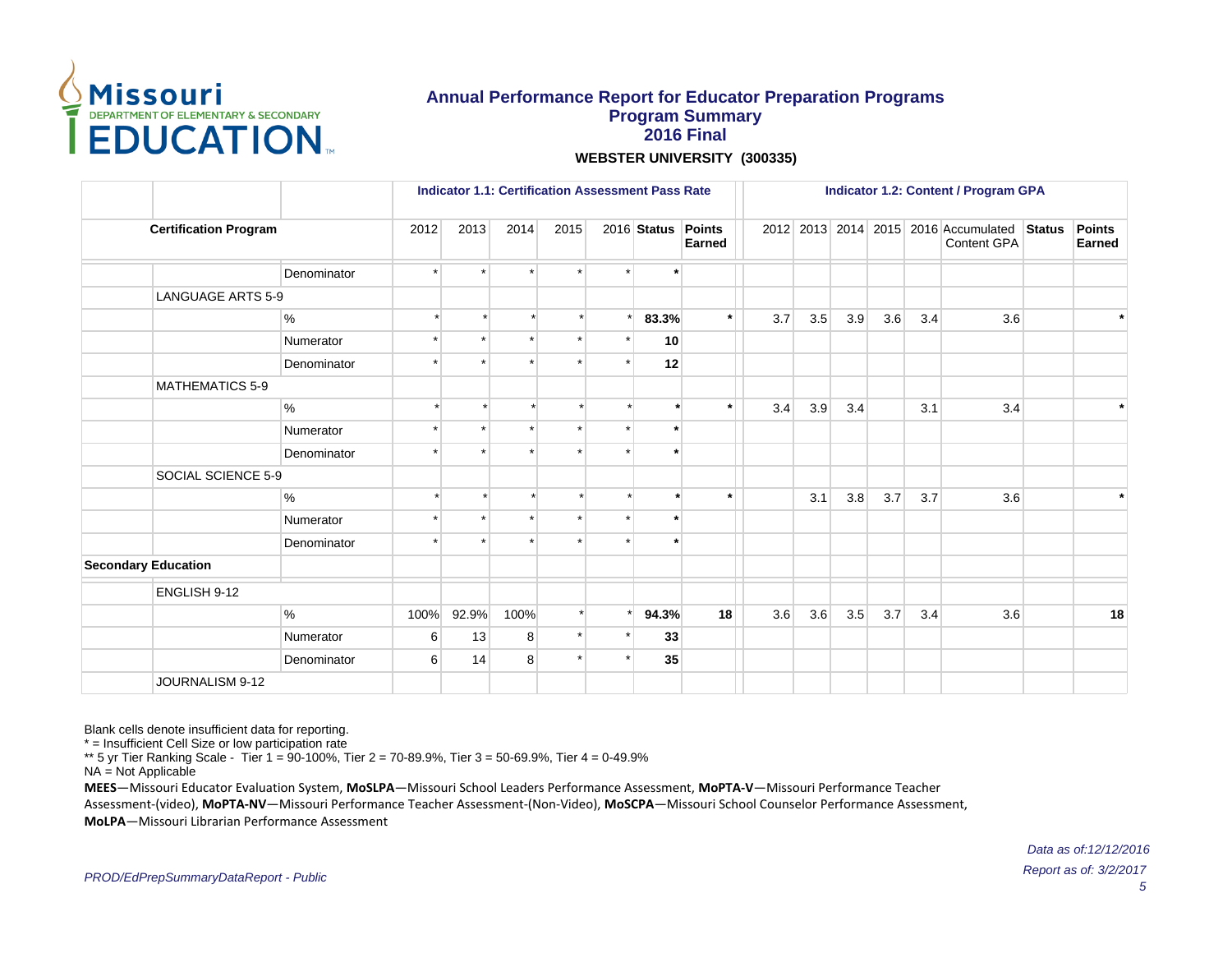

**WEBSTER UNIVERSITY (300335)**

|                          |                                 |             |         | <b>Indicator 1.1: Certification Assessment Pass Rate</b> |                |      |       |             |                  | <b>Indicator 1.2: Content / Program GPA</b> |     |     |     |     |                                                     |               |                         |
|--------------------------|---------------------------------|-------------|---------|----------------------------------------------------------|----------------|------|-------|-------------|------------------|---------------------------------------------|-----|-----|-----|-----|-----------------------------------------------------|---------------|-------------------------|
|                          | <b>Certification Program</b>    |             | 2012    | 2013                                                     | 2014           | 2015 |       | 2016 Status | Points<br>Earned |                                             |     |     |     |     | 2012 2013 2014 2015 2016 Accumulated<br>Content GPA | <b>Status</b> | Points<br><b>Earned</b> |
|                          |                                 | $\%$        | n/a     | n/a                                                      | n/a            | n/a  | n/a   | n/a         |                  |                                             |     |     |     |     | n/a                                                 |               | n/a                     |
|                          |                                 | Numerator   |         |                                                          |                |      |       | n/a         |                  |                                             |     |     |     |     |                                                     |               |                         |
|                          |                                 | Denominator |         |                                                          |                |      |       | n/a         |                  |                                             |     |     |     |     |                                                     |               |                         |
|                          | <b>MATHEMATICS 9-12</b>         |             |         |                                                          |                |      |       |             |                  |                                             |     |     |     |     |                                                     |               |                         |
|                          |                                 | $\%$        | $\star$ | 87.5%                                                    | $\star$        |      |       | 86.7%       | 16               | 3.0                                         | 3.7 | 3.2 | 3.7 | 3.6 | 3.6                                                 |               | 20                      |
|                          |                                 | Numerator   |         | $\overline{7}$                                           |                |      |       | 13          |                  |                                             |     |     |     |     |                                                     |               |                         |
|                          |                                 | Denominator |         | 8                                                        |                |      |       | 15          |                  |                                             |     |     |     |     |                                                     |               |                         |
|                          | SOCIAL SCIENCE 9-12             |             |         |                                                          |                |      |       |             |                  |                                             |     |     |     |     |                                                     |               |                         |
|                          |                                 | $\%$        | $\star$ | 100%                                                     | 87.5%          |      |       | 92.6%       | 18               | 3.3                                         | 3.5 | 3.4 | 3.3 | 3.3 | 3.4                                                 |               | 18                      |
|                          |                                 | Numerator   |         | 11                                                       | $\overline{7}$ |      |       | 25          |                  |                                             |     |     |     |     |                                                     |               |                         |
|                          |                                 | Denominator |         | 11                                                       | 8              |      |       | 27          |                  |                                             |     |     |     |     |                                                     |               |                         |
|                          | UNIFIED SCIENCE: BIOLOGY 9-12   |             |         |                                                          |                |      |       |             |                  |                                             |     |     |     |     |                                                     |               |                         |
|                          |                                 | $\%$        |         |                                                          | $\star$        |      |       |             | $\star$          |                                             | 3.3 | 3.5 | 3.4 |     | 3.4                                                 |               |                         |
|                          |                                 | Numerator   |         |                                                          |                |      |       | $\star$     |                  |                                             |     |     |     |     |                                                     |               |                         |
|                          |                                 | Denominator |         |                                                          |                |      |       |             |                  |                                             |     |     |     |     |                                                     |               |                         |
| <b>Special Education</b> |                                 |             |         |                                                          |                |      |       |             |                  |                                             |     |     |     |     |                                                     |               |                         |
|                          | MILD/MOD CROSS CATEGORICAL K-12 |             |         |                                                          |                |      |       |             |                  |                                             |     |     |     |     |                                                     |               |                         |
|                          |                                 | %           | 100%    | 100%                                                     | 100%           | 100% | 83.3% | 98.1%       | 20               |                                             |     |     |     |     | n/a                                                 |               | n/a                     |
|                          |                                 | Numerator   | 11      | 13                                                       | 9              | 14   | 5     | 52          |                  |                                             |     |     |     |     |                                                     |               |                         |

Blank cells denote insufficient data for reporting.

\* = Insufficient Cell Size or low participation rate

\*\* 5 yr Tier Ranking Scale - Tier 1 = 90-100%, Tier 2 = 70-89.9%, Tier 3 = 50-69.9%, Tier 4 = 0-49.9%

NA = Not Applicable

**MEES**-Missouri Educator Evaluation System, MoSLPA-Missouri School Leaders Performance Assessment, MoPTA-V-Missouri Performance Teacher Assessment-(video), MoPTA-NV-Missouri Performance Teacher Assessment-(Non-Video), MoSCPA-Missouri School Counselor Performance Assessment,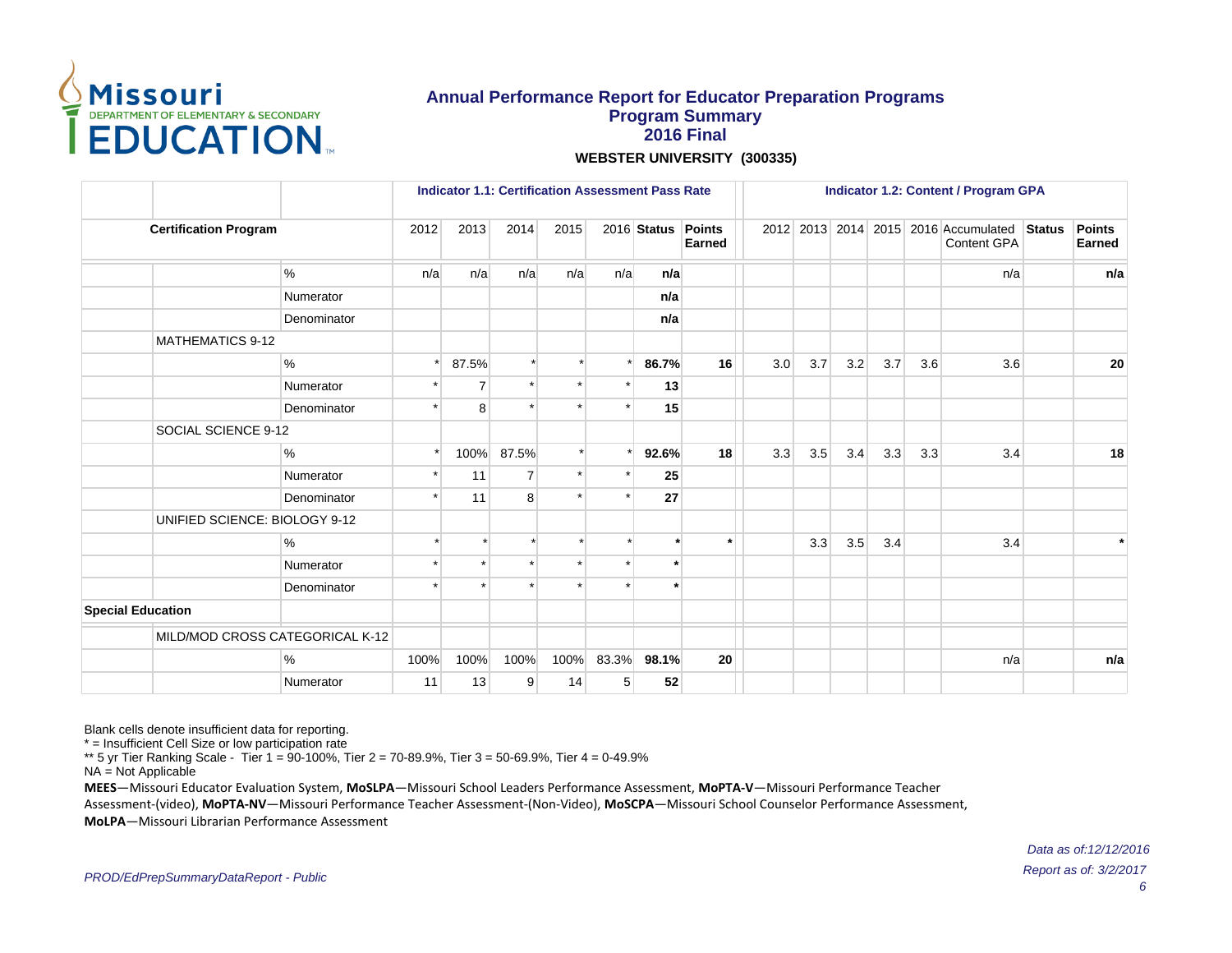

**WEBSTER UNIVERSITY (300335)**

|                         |                                      |             |         | <b>Indicator 1.1: Certification Assessment Pass Rate</b> |         |      |                |                    |         | <b>Indicator 1.2: Content / Program GPA</b> |  |  |  |  |                                                            |               |                         |
|-------------------------|--------------------------------------|-------------|---------|----------------------------------------------------------|---------|------|----------------|--------------------|---------|---------------------------------------------|--|--|--|--|------------------------------------------------------------|---------------|-------------------------|
|                         | <b>Certification Program</b>         |             | 2012    | 2013                                                     | 2014    | 2015 |                | 2016 Status Points | Earned  |                                             |  |  |  |  | 2012 2013 2014 2015 2016 Accumulated<br><b>Content GPA</b> | <b>Status</b> | <b>Points</b><br>Earned |
|                         |                                      | Denominator | 11      | 13                                                       | 9       | 14   | 6 <sup>1</sup> | 53                 |         |                                             |  |  |  |  |                                                            |               |                         |
|                         | SEVERE DEVELOPMENT DISABLED B-<br>12 |             |         |                                                          |         |      |                |                    |         |                                             |  |  |  |  |                                                            |               |                         |
|                         |                                      | %           | $\star$ |                                                          | $\star$ |      |                | $\ddot{}$          | $\star$ |                                             |  |  |  |  | n/a                                                        |               | n/a                     |
|                         |                                      | Numerator   | $\star$ |                                                          | $\star$ |      |                | $\star$            |         |                                             |  |  |  |  |                                                            |               |                         |
|                         |                                      | Denominator |         |                                                          |         |      |                | $\star$            |         |                                             |  |  |  |  |                                                            |               |                         |
| <b>Specialist Areas</b> |                                      |             |         |                                                          |         |      |                |                    |         |                                             |  |  |  |  |                                                            |               |                         |
|                         | ENG FOR SPEAK OTH LANGUAGES K-<br>12 |             |         |                                                          |         |      |                |                    |         |                                             |  |  |  |  |                                                            |               |                         |
|                         |                                      | %           | n/a     | n/a                                                      | n/a     | n/a  | n/a            | n/a                |         |                                             |  |  |  |  | n/a                                                        |               | n/a                     |
|                         |                                      | Numerator   |         |                                                          |         |      |                | n/a                |         |                                             |  |  |  |  |                                                            |               |                         |
|                         |                                      | Denominator |         |                                                          |         |      |                | n/a                |         |                                             |  |  |  |  |                                                            |               |                         |
|                         | <b>GIFTED EDUCATION K-12</b>         |             |         |                                                          |         |      |                |                    |         |                                             |  |  |  |  |                                                            |               |                         |
|                         |                                      | $\%$        | n/a     | n/a                                                      | n/a     | n/a  | n/a            | n/a                |         |                                             |  |  |  |  | n/a                                                        |               | n/a                     |
|                         |                                      | Numerator   |         |                                                          |         |      |                | n/a                |         |                                             |  |  |  |  |                                                            |               |                         |
|                         |                                      | Denominator |         |                                                          |         |      |                | n/a                |         |                                             |  |  |  |  |                                                            |               |                         |
|                         | SPECIAL READING K-12                 |             |         |                                                          |         |      |                |                    |         |                                             |  |  |  |  |                                                            |               |                         |
|                         |                                      | %           | n/a     | n/a                                                      | n/a     | n/a  | n/a            | n/a                |         |                                             |  |  |  |  | n/a                                                        |               | n/a                     |
|                         |                                      | Numerator   |         |                                                          |         |      |                | n/a                |         |                                             |  |  |  |  |                                                            |               |                         |
|                         |                                      | Denominator |         | n/a                                                      |         |      |                |                    |         |                                             |  |  |  |  |                                                            |               |                         |

Blank cells denote insufficient data for reporting.

\* = Insufficient Cell Size or low participation rate

\*\* 5 yr Tier Ranking Scale - Tier 1 = 90-100%, Tier 2 = 70-89.9%, Tier 3 = 50-69.9%, Tier 4 = 0-49.9%

NA = Not Applicable

**MEES**-Missouri Educator Evaluation System, MoSLPA-Missouri School Leaders Performance Assessment, MoPTA-V-Missouri Performance Teacher Assessment-(video), MoPTA-NV-Missouri Performance Teacher Assessment-(Non-Video), MoSCPA-Missouri School Counselor Performance Assessment,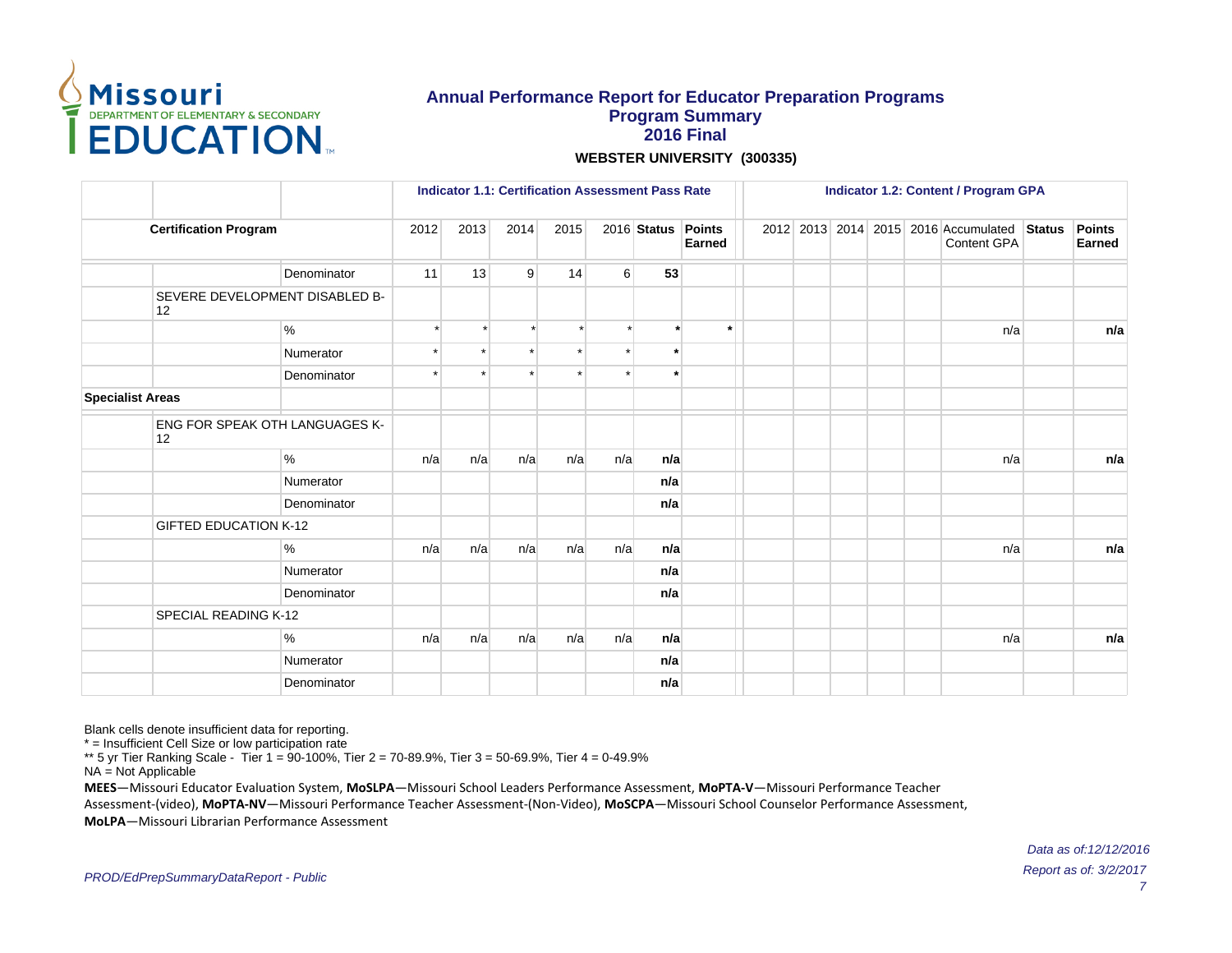

**WEBSTER UNIVERSITY (300335)**

|                                                                                    |                          |             |  | <b>Indicator 1.1: Certification Assessment Pass Rate</b> |  |  |  |  | Indicator 1.2: Content / Program GPA<br>2012 2013 2014 2015 2016 Accumulated Status |             |  |                         |  |  |     |  |     |
|------------------------------------------------------------------------------------|--------------------------|-------------|--|----------------------------------------------------------|--|--|--|--|-------------------------------------------------------------------------------------|-------------|--|-------------------------|--|--|-----|--|-----|
| 2012<br>2013<br>2014<br>2015<br>2016 Status Points<br><b>Certification Program</b> |                          |             |  | Earned                                                   |  |  |  |  |                                                                                     | Content GPA |  | <b>Points</b><br>Earned |  |  |     |  |     |
| <b>Student Services</b>                                                            |                          |             |  |                                                          |  |  |  |  |                                                                                     |             |  |                         |  |  |     |  |     |
|                                                                                    | SCHOOL PSYCHOLOGIST K-12 |             |  |                                                          |  |  |  |  |                                                                                     |             |  |                         |  |  |     |  |     |
|                                                                                    |                          | %           |  |                                                          |  |  |  |  |                                                                                     |             |  |                         |  |  | n/a |  | n/a |
|                                                                                    |                          | Numerator   |  |                                                          |  |  |  |  |                                                                                     |             |  |                         |  |  |     |  |     |
|                                                                                    |                          | Denominator |  |                                                          |  |  |  |  |                                                                                     |             |  |                         |  |  |     |  |     |

Blank cells denote insufficient data for reporting. \* = Insufficient Cell Size or low participation rate \*\* 5 yr Tier Ranking Scale - Tier 1 = 90-100%, Tier 2 = 70-89.9%, Tier 3 = 50-69.9%, Tier 4 = 0-49.9% NA = Not Applicable **MEES**-Missouri Educator Evaluation System, MoSLPA-Missouri School Leaders Performance Assessment, MoPTA-V-Missouri Performance Teacher Assessment-(video), MoPTA-NV-Missouri Performance Teacher Assessment-(Non-Video), MoSCPA-Missouri School Counselor Performance Assessment, **MoLPA** – Missouri Librarian Performance Assessment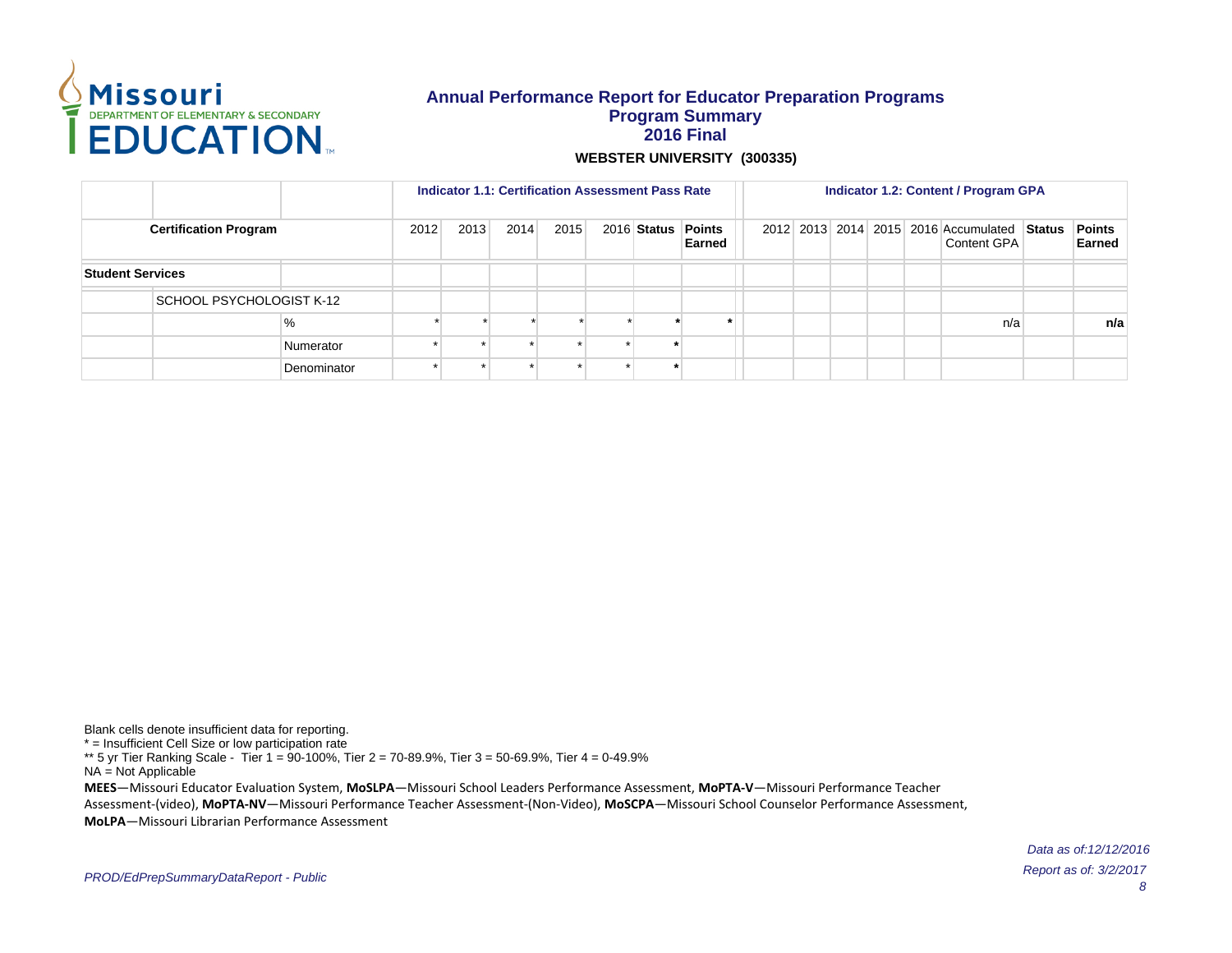

**WEBSTER UNIVERSITY (300335)**

|               |                              |                                  |               | <b>Indicator 4.1: Preparation of</b><br><b>First-Year Teachers (Self-</b><br><b>Response)</b> |               | Indicator 4.2: Preparation of<br><b>First-Year Teachers</b><br>(Principal's Response) |
|---------------|------------------------------|----------------------------------|---------------|-----------------------------------------------------------------------------------------------|---------------|---------------------------------------------------------------------------------------|
|               | <b>Certification Program</b> |                                  | <b>Status</b> | <b>Points</b><br><b>Earned</b>                                                                | <b>Status</b> | <b>Points</b><br><b>Earned</b>                                                        |
| Administrator |                              |                                  |               |                                                                                               |               |                                                                                       |
|               | PRINCIPAL 5-9                |                                  |               |                                                                                               |               |                                                                                       |
|               |                              | $\frac{0}{0}$                    | n/a           |                                                                                               | n/a           |                                                                                       |
|               |                              | Numerator                        |               |                                                                                               |               |                                                                                       |
|               |                              | Denominator                      |               |                                                                                               |               |                                                                                       |
|               |                              | Participation Rate               | 0.0%          |                                                                                               | 0.0%          |                                                                                       |
|               | PRINCIPAL 7-12               |                                  |               |                                                                                               |               |                                                                                       |
|               |                              | $\%$                             | $\star$       | $\star$                                                                                       | n/a           |                                                                                       |
|               |                              | Numerator                        | $\star$       |                                                                                               |               |                                                                                       |
|               |                              | Denominator                      | $\star$       |                                                                                               |               |                                                                                       |
|               |                              | Participation Rate               | 100.0%        |                                                                                               | 0.0%          |                                                                                       |
|               | PRINCIPAL K-8                |                                  |               |                                                                                               |               |                                                                                       |
|               |                              | $\frac{0}{0}$                    | n/a           |                                                                                               | n/a           |                                                                                       |
|               |                              | Numerator                        |               |                                                                                               |               |                                                                                       |
|               |                              | Denominator                      |               |                                                                                               |               |                                                                                       |
|               |                              | Participation Rate               | 0.0%          |                                                                                               | 0.0%          |                                                                                       |
|               | 12                           | SPECIAL EDUCATION ADMINISTRAT K- |               |                                                                                               |               |                                                                                       |
|               |                              | $\%$                             | n/a           |                                                                                               | n/a           |                                                                                       |

Blank cells denote insufficient data for reporting.

\* = Insufficient Cell Size or low participation rate

\*\* 5 yr Tier Ranking Scale - Tier 1 = 90-100%, Tier 2 = 70-89.9%, Tier 3 = 50-69.9%, Tier 4 = 0-49.9%

NA = Not Applicable

**MEES**-Missouri Educator Evaluation System, MoSLPA-Missouri School Leaders Performance Assessment, MoPTA-V-Missouri Performance Teacher Assessment-(video), MoPTA-NV-Missouri Performance Teacher Assessment-(Non-Video), MoSCPA-Missouri School Counselor Performance Assessment, **MoLPA** – Missouri Librarian Performance Assessment

> Report as of: 3/2/2017 9 Data as of:12/12/2016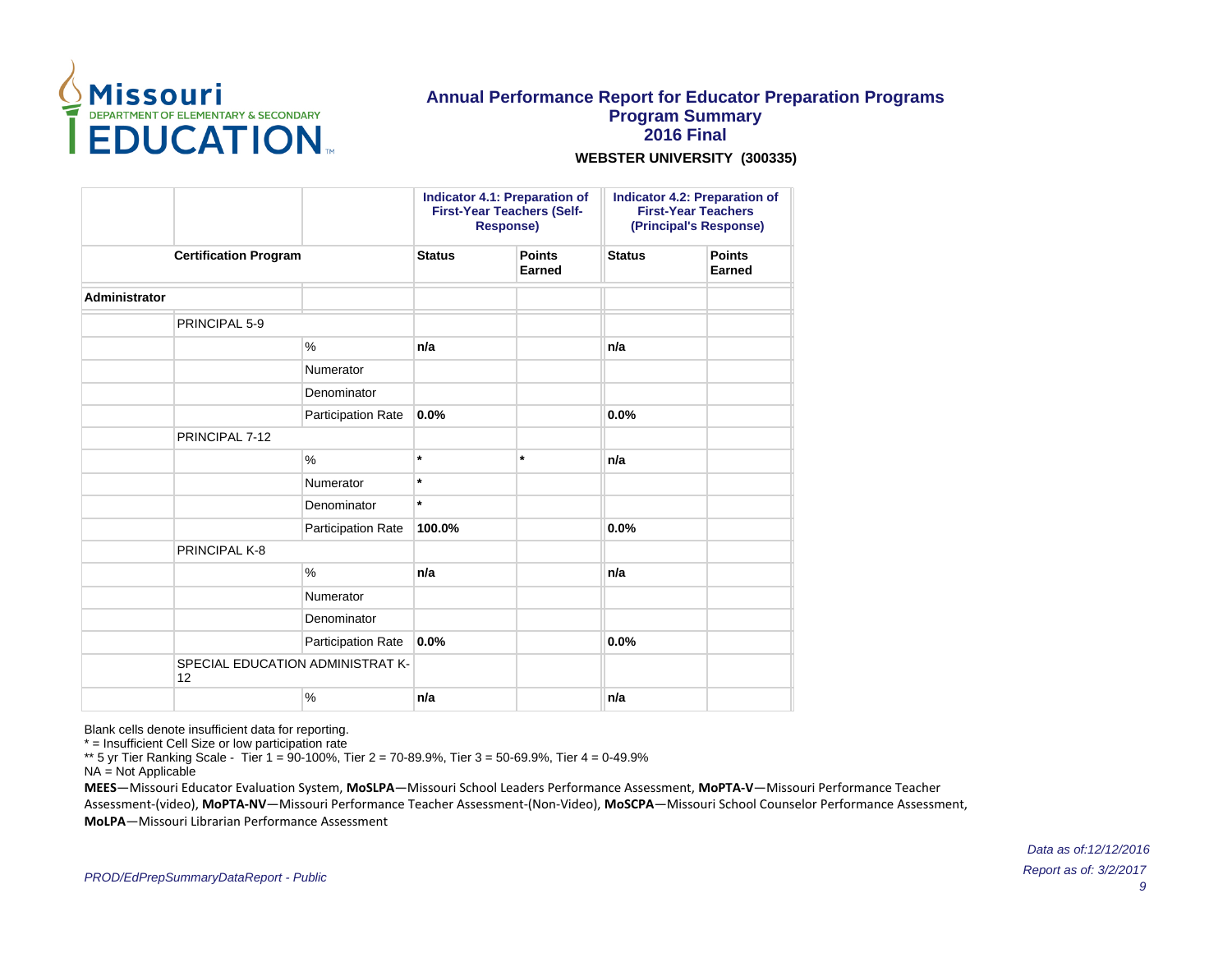

#### **WEBSTER UNIVERSITY (300335)**

|                                  |                                 |                           |               | <b>Indicator 4.1: Preparation of</b><br><b>First-Year Teachers (Self-</b><br><b>Response)</b> |               | Indicator 4.2: Preparation of<br><b>First-Year Teachers</b><br>(Principal's Response) |
|----------------------------------|---------------------------------|---------------------------|---------------|-----------------------------------------------------------------------------------------------|---------------|---------------------------------------------------------------------------------------|
|                                  | <b>Certification Program</b>    |                           | <b>Status</b> | <b>Points</b><br><b>Earned</b>                                                                | <b>Status</b> | <b>Points</b><br>Earned                                                               |
|                                  |                                 | Numerator                 |               |                                                                                               |               |                                                                                       |
|                                  |                                 | Denominator               |               |                                                                                               |               |                                                                                       |
|                                  |                                 | Participation Rate        | 0.0%          |                                                                                               | 0.0%          |                                                                                       |
| <b>Early Childhood Education</b> |                                 |                           |               |                                                                                               |               |                                                                                       |
|                                  | EARLY CHILDHOOD EDUCATION B-3   |                           |               |                                                                                               |               |                                                                                       |
|                                  |                                 | $\%$                      | 100%          | 10                                                                                            | 100%          | $\star$                                                                               |
|                                  |                                 | Numerator                 | 15            |                                                                                               | 11            |                                                                                       |
|                                  |                                 | Denominator               | 15            |                                                                                               | 11            |                                                                                       |
|                                  |                                 | <b>Participation Rate</b> | 60.0%         |                                                                                               | 44.0%         |                                                                                       |
| <b>Elementary Education</b>      |                                 |                           |               |                                                                                               |               |                                                                                       |
|                                  | <b>ELEMENTARY EDUCATION 1-6</b> |                           |               |                                                                                               |               |                                                                                       |
|                                  |                                 | $\%$                      | 100%          | $\star$                                                                                       | 100%          | $\star$                                                                               |
|                                  |                                 | Numerator                 | 21            |                                                                                               | 22            |                                                                                       |
|                                  |                                 | Denominator               | 21            |                                                                                               | 22            |                                                                                       |
|                                  |                                 | <b>Participation Rate</b> | 50.0%         |                                                                                               | 52.4%         |                                                                                       |
| Grades K-12                      |                                 |                           |               |                                                                                               |               |                                                                                       |
|                                  | <b>ART K-12</b>                 |                           |               |                                                                                               |               |                                                                                       |
|                                  |                                 | $\%$                      | $\star$       | $\star$                                                                                       | $\star$       | $\star$                                                                               |

Blank cells denote insufficient data for reporting.

\* = Insufficient Cell Size or low participation rate

\*\* 5 yr Tier Ranking Scale - Tier 1 = 90-100%, Tier 2 = 70-89.9%, Tier 3 = 50-69.9%, Tier 4 = 0-49.9%

NA = Not Applicable

**MEES**-Missouri Educator Evaluation System, MoSLPA-Missouri School Leaders Performance Assessment, MoPTA-V-Missouri Performance Teacher Assessment-(video), MoPTA-NV-Missouri Performance Teacher Assessment-(Non-Video), MoSCPA-Missouri School Counselor Performance Assessment, **MoLPA** – Missouri Librarian Performance Assessment

> Report as of: 3/2/2017 10 Data as of:12/12/2016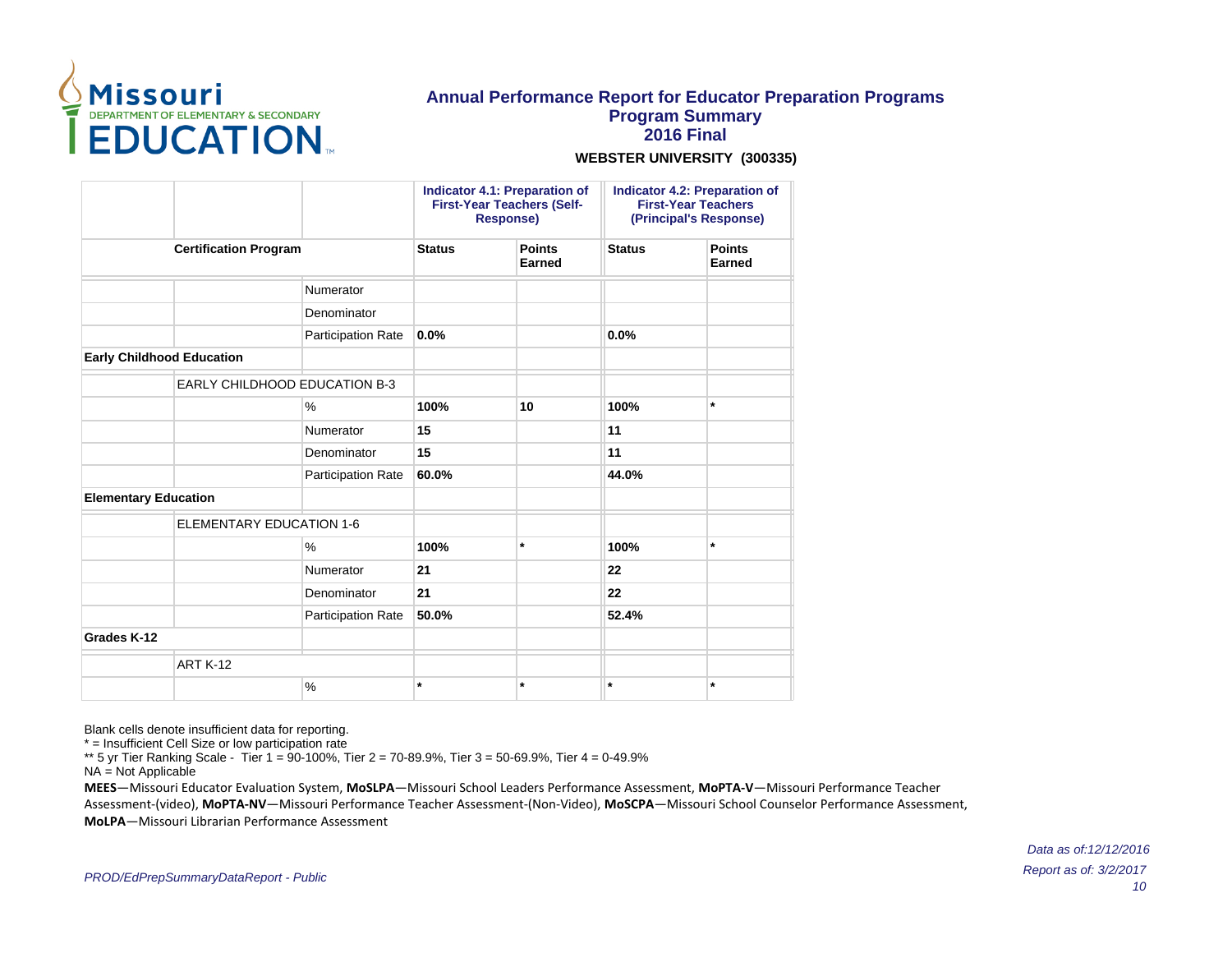

#### **WEBSTER UNIVERSITY (300335)**

|                              |                    |               | <b>Indicator 4.1: Preparation of</b><br><b>First-Year Teachers (Self-</b><br><b>Response)</b> |               | Indicator 4.2: Preparation of<br><b>First-Year Teachers</b><br>(Principal's Response) |
|------------------------------|--------------------|---------------|-----------------------------------------------------------------------------------------------|---------------|---------------------------------------------------------------------------------------|
| <b>Certification Program</b> |                    | <b>Status</b> | <b>Points</b><br>Earned                                                                       | <b>Status</b> | <b>Points</b><br>Earned                                                               |
|                              | Numerator          | $\star$       |                                                                                               | $\star$       |                                                                                       |
|                              | Denominator        | $\star$       |                                                                                               | $\star$       |                                                                                       |
|                              | Participation Rate | 61.5%         |                                                                                               | 61.5%         |                                                                                       |
| FRENCH K-12                  |                    |               |                                                                                               |               |                                                                                       |
|                              | $\%$               | $\star$       | $\star$                                                                                       | $\star$       | $\star$                                                                               |
|                              | Numerator          | $\star$       |                                                                                               | $\star$       |                                                                                       |
|                              | Denominator        | $\star$       |                                                                                               | $\star$       |                                                                                       |
|                              | Participation Rate | 100.0%        |                                                                                               | 100.0%        |                                                                                       |
| <b>GERMAN K-12</b>           |                    |               |                                                                                               |               |                                                                                       |
|                              | $\%$               | n/a           |                                                                                               | n/a           |                                                                                       |
|                              | Numerator          |               |                                                                                               |               |                                                                                       |
|                              | Denominator        |               |                                                                                               |               |                                                                                       |
|                              | Participation Rate | 0.0%          |                                                                                               | 0.0%          |                                                                                       |
| MUSIC - INSTRUMENTAL K-12    |                    |               |                                                                                               |               |                                                                                       |
|                              | %                  | $\star$       | $\star$                                                                                       | $\star$       | $\star$                                                                               |
|                              | Numerator          | $\star$       |                                                                                               | $\star$       |                                                                                       |
|                              | Denominator        | $\star$       |                                                                                               | $\star$       |                                                                                       |
|                              | Participation Rate | 20.0%         |                                                                                               | 60.0%         |                                                                                       |
| MUSIC - VOCAL K-12           |                    |               |                                                                                               |               |                                                                                       |

Blank cells denote insufficient data for reporting.

\* = Insufficient Cell Size or low participation rate

\*\* 5 yr Tier Ranking Scale - Tier 1 = 90-100%, Tier 2 = 70-89.9%, Tier 3 = 50-69.9%, Tier 4 = 0-49.9%

NA = Not Applicable

**MEES**-Missouri Educator Evaluation System, MoSLPA-Missouri School Leaders Performance Assessment, MoPTA-V-Missouri Performance Teacher Assessment-(video), MoPTA-NV-Missouri Performance Teacher Assessment-(Non-Video), MoSCPA-Missouri School Counselor Performance Assessment, **MoLPA** – Missouri Librarian Performance Assessment

> Report as of: 3/2/2017 11 Data as of:12/12/2016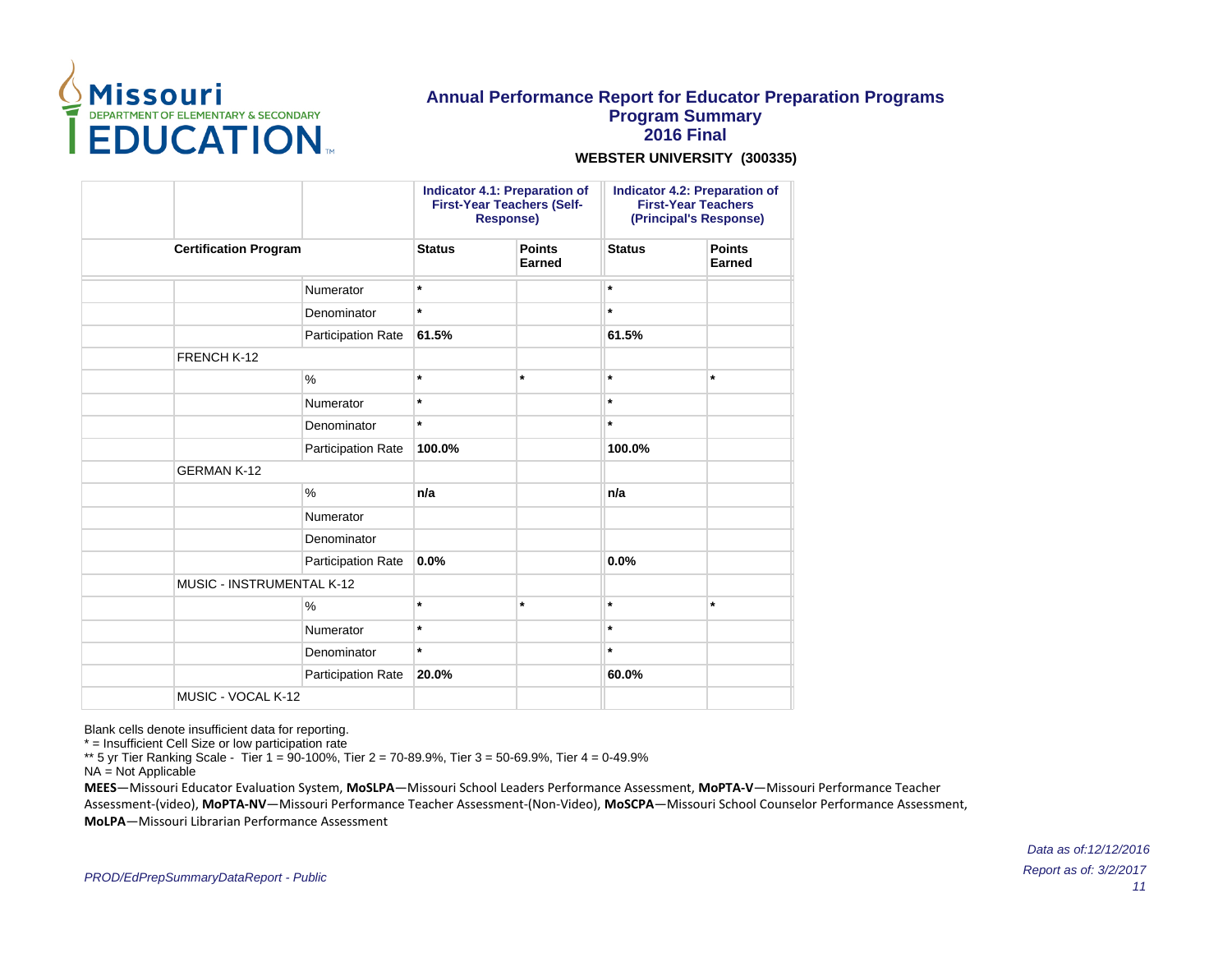

#### **WEBSTER UNIVERSITY (300335)**

|                                |                    | <b>Indicator 4.1: Preparation of</b><br><b>First-Year Teachers (Self-</b><br><b>Response)</b><br><b>Points</b><br><b>Status</b> |         |               | Indicator 4.2: Preparation of<br><b>First-Year Teachers</b><br>(Principal's Response) |
|--------------------------------|--------------------|---------------------------------------------------------------------------------------------------------------------------------|---------|---------------|---------------------------------------------------------------------------------------|
| <b>Certification Program</b>   |                    |                                                                                                                                 | Earned  | <b>Status</b> | <b>Points</b><br><b>Earned</b>                                                        |
|                                | $\%$               | $\star$                                                                                                                         | $\star$ | $\star$       | $\star$                                                                               |
|                                | Numerator          | $\ast$                                                                                                                          |         | $\star$       |                                                                                       |
|                                | Denominator        | $\star$                                                                                                                         |         | $\star$       |                                                                                       |
|                                | Participation Rate | 20.0%                                                                                                                           |         | 80.0%         |                                                                                       |
| SPANISH K-12                   |                    |                                                                                                                                 |         |               |                                                                                       |
|                                | $\%$               | n/a                                                                                                                             |         | $\star$       | $\star$                                                                               |
|                                | Numerator          |                                                                                                                                 |         | $\star$       |                                                                                       |
|                                | Denominator        |                                                                                                                                 |         | $\star$       |                                                                                       |
|                                | Participation Rate | 0.0%                                                                                                                            |         | 66.7%         |                                                                                       |
| <b>Middle School Education</b> |                    |                                                                                                                                 |         |               |                                                                                       |
| <b>GENERAL SCIENCE 5-9</b>     |                    |                                                                                                                                 |         |               |                                                                                       |
|                                | $\%$               | $\ast$                                                                                                                          | $\star$ | n/a           |                                                                                       |
|                                | Numerator          | $\star$                                                                                                                         |         |               |                                                                                       |
|                                | Denominator        | $\star$                                                                                                                         |         |               |                                                                                       |
|                                | Participation Rate | 25.0%                                                                                                                           |         | 0.0%          |                                                                                       |
| <b>LANGUAGE ARTS 5-9</b>       |                    |                                                                                                                                 |         |               |                                                                                       |
|                                | $\%$               | $\star$                                                                                                                         | $\star$ | $\star$       | $\star$                                                                               |
|                                | Numerator          | $\ast$                                                                                                                          |         | $\star$       |                                                                                       |

Blank cells denote insufficient data for reporting.

\* = Insufficient Cell Size or low participation rate

\*\* 5 yr Tier Ranking Scale - Tier 1 = 90-100%, Tier 2 = 70-89.9%, Tier 3 = 50-69.9%, Tier 4 = 0-49.9%

NA = Not Applicable

**MEES**-Missouri Educator Evaluation System, MoSLPA-Missouri School Leaders Performance Assessment, MoPTA-V-Missouri Performance Teacher Assessment-(video), MoPTA-NV-Missouri Performance Teacher Assessment-(Non-Video), MoSCPA-Missouri School Counselor Performance Assessment, **MoLPA** – Missouri Librarian Performance Assessment

> Report as of: 3/2/2017 12 Data as of:12/12/2016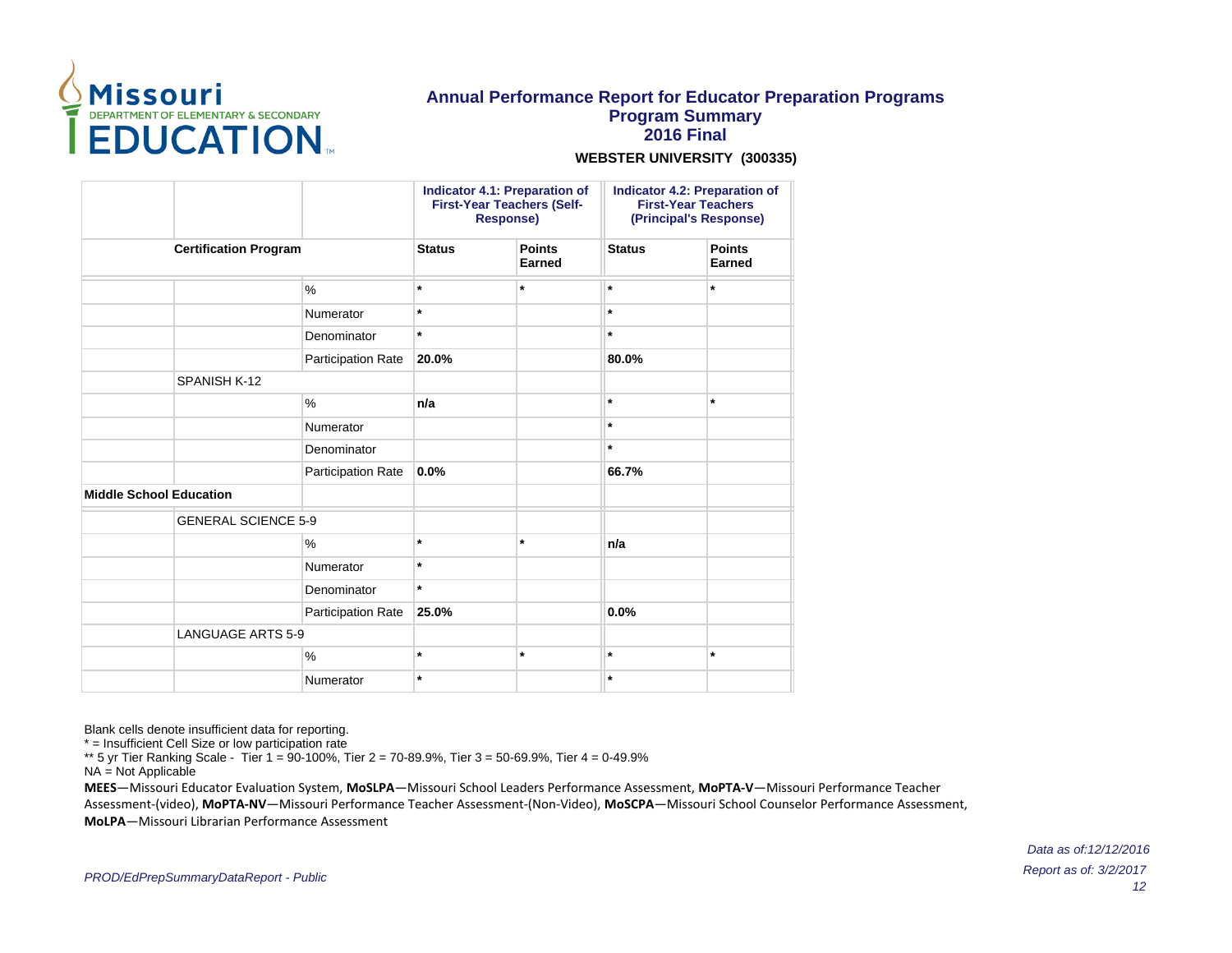

#### **WEBSTER UNIVERSITY (300335)**

|                            |                              |                           |               | Indicator 4.1: Preparation of<br><b>First-Year Teachers (Self-</b><br><b>Response)</b> |               | Indicator 4.2: Preparation of<br><b>First-Year Teachers</b><br>(Principal's Response) |
|----------------------------|------------------------------|---------------------------|---------------|----------------------------------------------------------------------------------------|---------------|---------------------------------------------------------------------------------------|
|                            | <b>Certification Program</b> |                           | <b>Status</b> | <b>Points</b><br>Earned                                                                | <b>Status</b> | <b>Points</b><br><b>Earned</b>                                                        |
|                            |                              | Denominator               | $\star$       |                                                                                        | $\star$       |                                                                                       |
|                            |                              | Participation Rate        | 50.0%         |                                                                                        | 50.0%         |                                                                                       |
|                            | <b>MATHEMATICS 5-9</b>       |                           |               |                                                                                        |               |                                                                                       |
|                            |                              | $\%$                      | $\star$       | $\star$                                                                                | $\star$       | $\star$                                                                               |
|                            |                              | Numerator                 | $\star$       |                                                                                        | $\star$       |                                                                                       |
|                            |                              | Denominator               | $\ast$        |                                                                                        | $\star$       |                                                                                       |
|                            |                              | Participation Rate        | 60.0%         |                                                                                        | 80.0%         |                                                                                       |
|                            | SOCIAL SCIENCE 5-9           |                           |               |                                                                                        |               |                                                                                       |
|                            |                              | $\%$                      | $\star$       | $\star$                                                                                | $\star$       | $\star$                                                                               |
|                            |                              | Numerator                 | $\star$       |                                                                                        | $\star$       |                                                                                       |
|                            |                              | Denominator               | $\star$       |                                                                                        | $\star$       |                                                                                       |
|                            |                              | Participation Rate        | 100.0%        |                                                                                        | 100.0%        |                                                                                       |
| <b>Secondary Education</b> |                              |                           |               |                                                                                        |               |                                                                                       |
|                            | ENGLISH 9-12                 |                           |               |                                                                                        |               |                                                                                       |
|                            |                              | $\%$                      | 100%          | $\star$                                                                                | 85.7%         | $\star$                                                                               |
|                            |                              | Numerator                 | 14            |                                                                                        | 12            |                                                                                       |
|                            |                              | Denominator               | 14            |                                                                                        | 14            |                                                                                       |
|                            |                              | <b>Participation Rate</b> | 63.6%         |                                                                                        | 63.6%         |                                                                                       |
|                            | JOURNALISM 9-12              |                           |               |                                                                                        |               |                                                                                       |

Blank cells denote insufficient data for reporting.

\* = Insufficient Cell Size or low participation rate

\*\* 5 yr Tier Ranking Scale - Tier 1 = 90-100%, Tier 2 = 70-89.9%, Tier 3 = 50-69.9%, Tier 4 = 0-49.9%

NA = Not Applicable

**MEES**-Missouri Educator Evaluation System, MoSLPA-Missouri School Leaders Performance Assessment, MoPTA-V-Missouri Performance Teacher Assessment-(video), MoPTA-NV-Missouri Performance Teacher Assessment-(Non-Video), MoSCPA-Missouri School Counselor Performance Assessment, **MoLPA** – Missouri Librarian Performance Assessment

> Report as of: 3/2/2017 13 Data as of:12/12/2016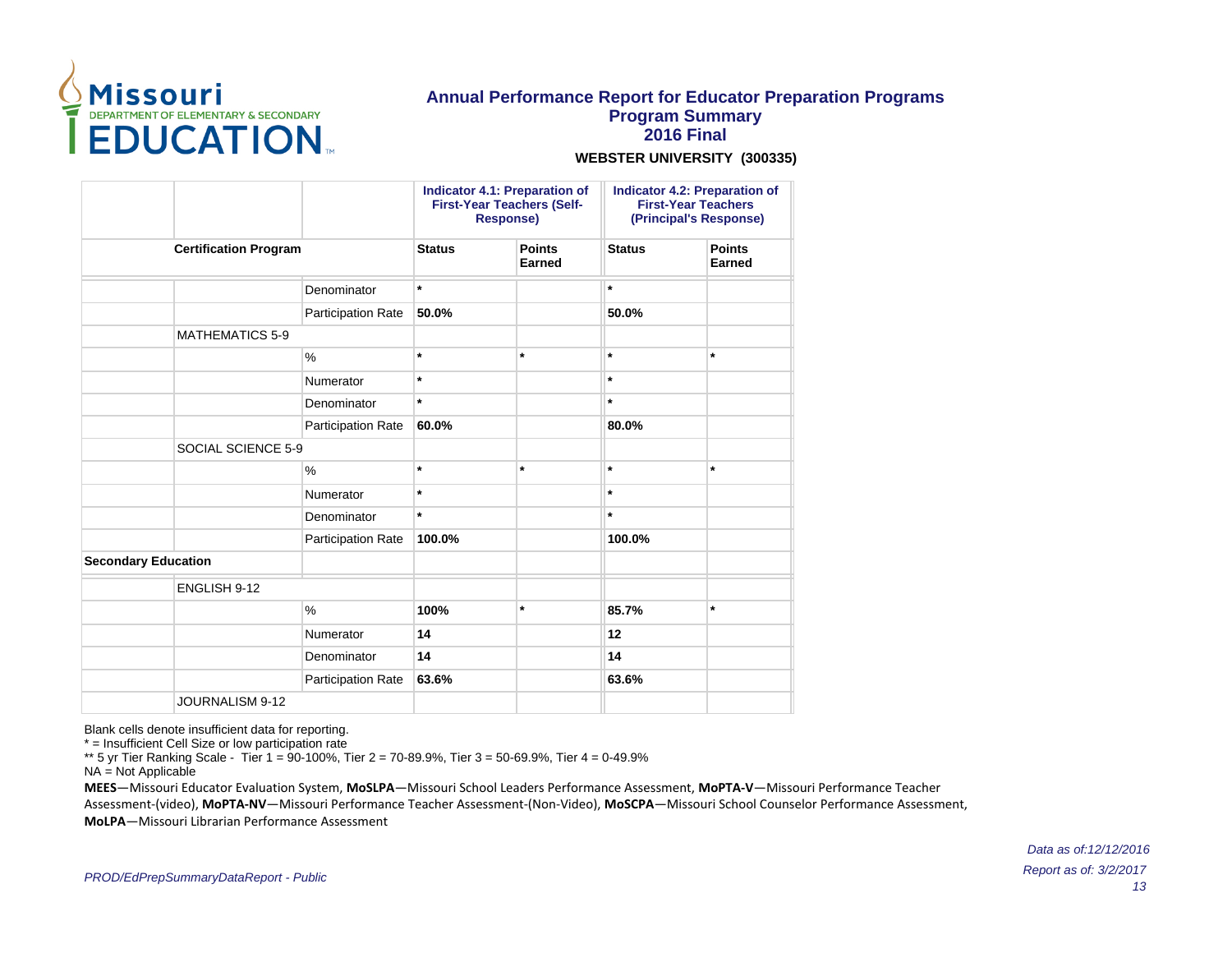

#### **WEBSTER UNIVERSITY (300335)**

|                               |                    | <b>Indicator 4.1: Preparation of</b><br><b>First-Year Teachers (Self-</b><br><b>Response)</b> |                         | <b>Indicator 4.2: Preparation of</b><br><b>First-Year Teachers</b><br>(Principal's Response) |                                |
|-------------------------------|--------------------|-----------------------------------------------------------------------------------------------|-------------------------|----------------------------------------------------------------------------------------------|--------------------------------|
| <b>Certification Program</b>  |                    | <b>Status</b>                                                                                 | <b>Points</b><br>Earned | <b>Status</b>                                                                                | <b>Points</b><br><b>Earned</b> |
|                               | %                  | $\star$                                                                                       | $\star$                 | $\star$                                                                                      | $\star$                        |
|                               | Numerator          | $\star$                                                                                       |                         | $\star$                                                                                      |                                |
|                               | Denominator        | $\star$                                                                                       |                         | $\star$                                                                                      |                                |
|                               | Participation Rate | 100.0%                                                                                        |                         | 100.0%                                                                                       |                                |
| <b>MATHEMATICS 9-12</b>       |                    |                                                                                               |                         |                                                                                              |                                |
|                               | $\%$               | $\star$                                                                                       | $\star$                 | $\star$                                                                                      | $\star$                        |
|                               | Numerator          | $\star$                                                                                       |                         | $\star$                                                                                      |                                |
|                               | Denominator        | $\star$                                                                                       |                         | $\star$                                                                                      |                                |
|                               | Participation Rate | 60.0%                                                                                         |                         | 20.0%                                                                                        |                                |
| SOCIAL SCIENCE 9-12           |                    |                                                                                               |                         |                                                                                              |                                |
|                               | %                  | $\star$                                                                                       | $\star$                 | $\star$                                                                                      | $\star$                        |
|                               | Numerator          | $\star$                                                                                       |                         | $\star$                                                                                      |                                |
|                               | Denominator        | $\star$                                                                                       |                         | $\star$                                                                                      |                                |
|                               | Participation Rate | 54.6%                                                                                         |                         | 63.6%                                                                                        |                                |
| UNIFIED SCIENCE: BIOLOGY 9-12 |                    |                                                                                               |                         |                                                                                              |                                |
|                               | %                  | $\star$                                                                                       | $\star$                 | $\star$                                                                                      | $\star$                        |
|                               | Numerator          | $\star$                                                                                       |                         | $\star$                                                                                      |                                |
|                               | Denominator        | $\star$                                                                                       |                         | $\star$                                                                                      |                                |
|                               | Participation Rate | 60.0%                                                                                         |                         | 40.0%                                                                                        |                                |

Blank cells denote insufficient data for reporting.

\* = Insufficient Cell Size or low participation rate

\*\* 5 yr Tier Ranking Scale - Tier 1 = 90-100%, Tier 2 = 70-89.9%, Tier 3 = 50-69.9%, Tier 4 = 0-49.9%

NA = Not Applicable

**MEES**-Missouri Educator Evaluation System, MoSLPA-Missouri School Leaders Performance Assessment, MoPTA-V-Missouri Performance Teacher Assessment-(video), MoPTA-NV-Missouri Performance Teacher Assessment-(Non-Video), MoSCPA-Missouri School Counselor Performance Assessment, **MoLPA** – Missouri Librarian Performance Assessment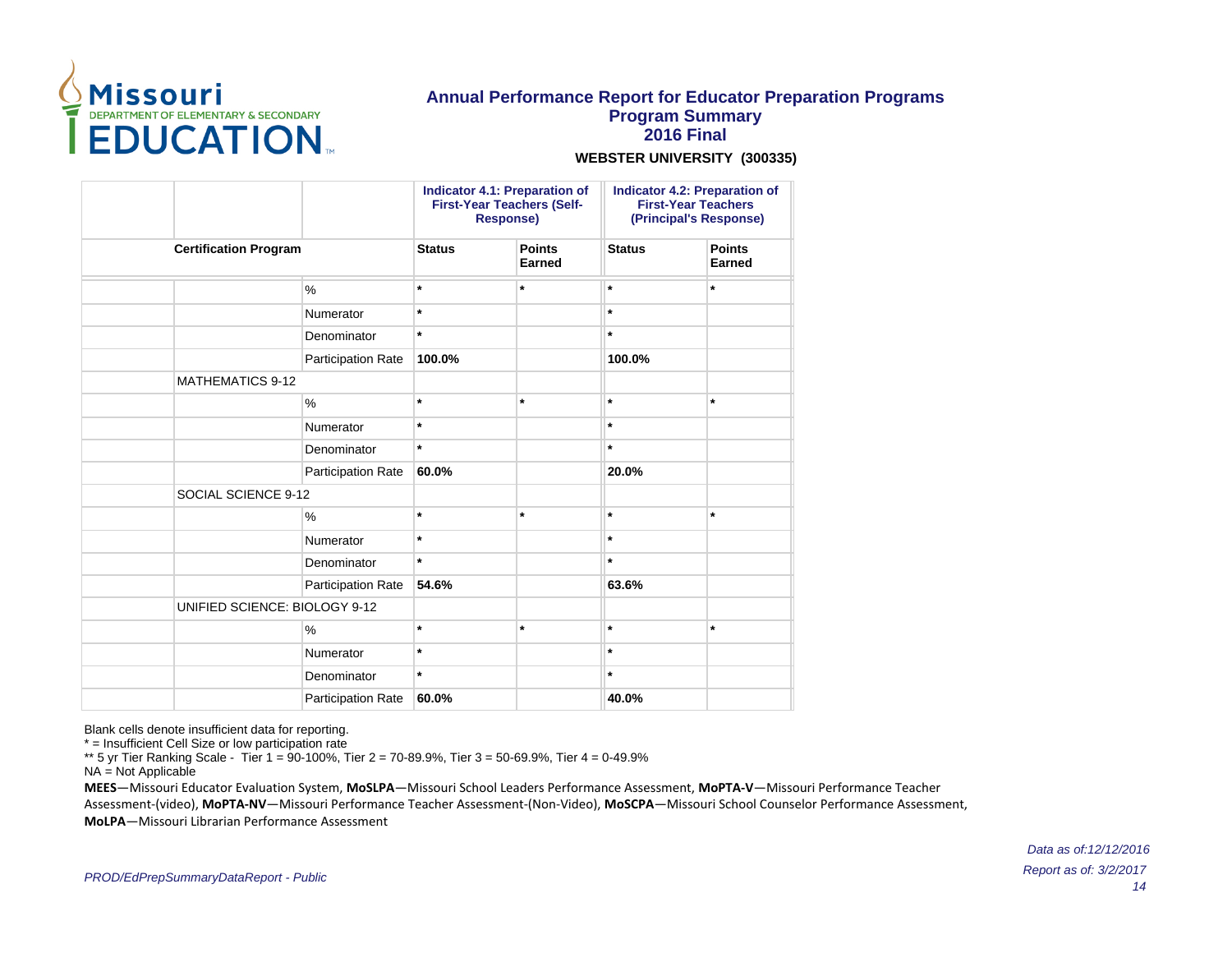

#### **WEBSTER UNIVERSITY (300335)**

|                              |                                             |                           | <b>Indicator 4.1: Preparation of</b><br><b>First-Year Teachers (Self-</b><br><b>Response)</b> |               | <b>Indicator 4.2: Preparation of</b><br><b>First-Year Teachers</b><br>(Principal's Response) |         |
|------------------------------|---------------------------------------------|---------------------------|-----------------------------------------------------------------------------------------------|---------------|----------------------------------------------------------------------------------------------|---------|
| <b>Certification Program</b> |                                             | <b>Status</b>             | <b>Points</b><br>Earned                                                                       | <b>Status</b> | <b>Points</b><br><b>Earned</b>                                                               |         |
| <b>Special Education</b>     |                                             |                           |                                                                                               |               |                                                                                              |         |
|                              | MILD/MOD CROSS CATEGORICAL K-12             |                           |                                                                                               |               |                                                                                              |         |
|                              |                                             | %                         | 100%                                                                                          | 10            | $\star$                                                                                      | $\star$ |
|                              |                                             | Numerator                 | 15                                                                                            |               | $\star$                                                                                      |         |
|                              |                                             | Denominator               | 15                                                                                            |               | $\star$                                                                                      |         |
|                              |                                             | <b>Participation Rate</b> | 65.2%                                                                                         |               | 39.1%                                                                                        |         |
|                              | SEVERE DEVELOPMENT DISABLED B-<br>12        |                           |                                                                                               |               |                                                                                              |         |
|                              |                                             | $\%$                      | $\star$                                                                                       | $\star$       | $\star$                                                                                      | $\star$ |
|                              |                                             | Numerator                 | $\star$                                                                                       |               | $\star$                                                                                      |         |
|                              |                                             | Denominator               | $\star$                                                                                       |               | $\star$                                                                                      |         |
|                              |                                             | Participation Rate        | 66.7%                                                                                         |               | 66.7%                                                                                        |         |
| <b>Specialist Areas</b>      |                                             |                           |                                                                                               |               |                                                                                              |         |
|                              | <b>ENG FOR SPEAK OTH LANGUAGES K-</b><br>12 |                           |                                                                                               |               |                                                                                              |         |
|                              |                                             | $\frac{1}{2}$             | $\star$                                                                                       | $\star$       | $\star$                                                                                      | $\star$ |
|                              |                                             | Numerator                 | $\star$                                                                                       |               | $\star$                                                                                      |         |
|                              |                                             | Denominator               | $\star$                                                                                       |               | $\star$                                                                                      |         |
|                              |                                             | <b>Participation Rate</b> | 50.0%                                                                                         |               | 33.3%                                                                                        |         |

Blank cells denote insufficient data for reporting.

\* = Insufficient Cell Size or low participation rate

\*\* 5 yr Tier Ranking Scale - Tier 1 = 90-100%, Tier 2 = 70-89.9%, Tier 3 = 50-69.9%, Tier 4 = 0-49.9%

NA = Not Applicable

**MEES**-Missouri Educator Evaluation System, MoSLPA-Missouri School Leaders Performance Assessment, MoPTA-V-Missouri Performance Teacher Assessment-(video), MoPTA-NV-Missouri Performance Teacher Assessment-(Non-Video), MoSCPA-Missouri School Counselor Performance Assessment, **MoLPA** – Missouri Librarian Performance Assessment

> Report as of: 3/2/2017 15 Data as of:12/12/2016